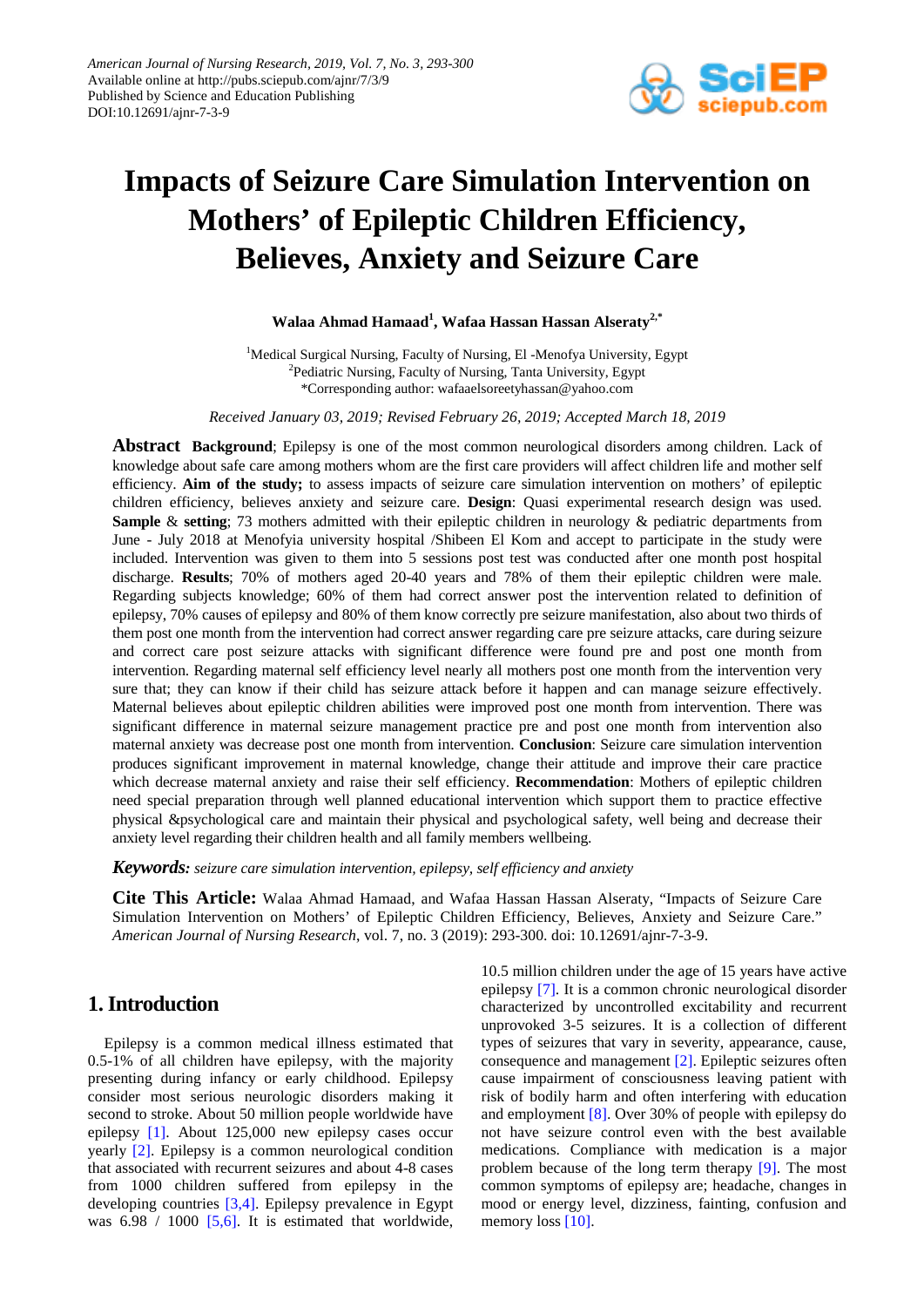Epilepsy is a burden disorder [\[11\]](#page-6-6) which affects the quality of life of child and their families. Epileptic child has Loss of control, independence, low self-esteem, fear, depression, stigmatization, lifestyle, social & employment restrictions, and financial strains [\[12\].](#page-6-7) Children with epilepsy have more emotional, behavioral, and cognitive difficulties than children in the general population [\[13,14,15\].](#page-6-8) Prediction of epileptic child condition provides time to administer preventive measures to terminate the seizure before it happens also give epileptic child enough time to remove themselves from harms [\[16\].](#page-6-9) Seizures are the most frequent reason for visits to the paediatric neurologist office and approximately 50% of epileptic cases begin in childhood or adolescence. Self-efficacy is one's belief in competence to successfully carry out a particular task or achieve a particular purpose [\[17\].](#page-6-10) It is an important element in the management of epileptic children. Low levels of self-efficacy in seizure management have a significant relationship with negative attitudes toward epilepsy as a disease, concerns about seizures and attacks with greater severity, less family support and management, and more depressive symptoms also will affect [\[18\].](#page-6-11)

The psychosocial impact of epilepsy on the child and his family's everyday life depends on the severity of the epilepsy, complexity of the clinical management, the meaning of the illness to the child & family, and society as a whole, restrictions in the child's and families, the child's and family's innate coping abilities; and the level of social support and extent of resources available to deal with the epilepsy [\[18,19\].](#page-6-11) Families of a child with epilepsy have been found to experience significantly more stress, anxiety, and restrictions in family life than other families. 50% of mothers of children with epilepsy are at risk of depression [\[20\].](#page-6-12) Parents of children with epilepsy may also be at an increased risk for symptoms of anxiety disorders [\[21\].](#page-6-13) Women are significantly more likely than men to develop an anxiety disorder throughout their lifespan [\[22\].](#page-6-14)

Simulation is an educational tool provide opportunities for safe, practice and clinical skills acquisition. It has demonstrated transfer of skills to actual clinical scenarios, which has led to improved care, health and clinical outcomes [\[23\].](#page-6-15) The use of simulation as a learning modality for supporting caregivers to manage seizure, has the potential to positively impact them to function better [\[24\].](#page-6-16) Simulation helps caregivers to practice and managing stressful events in actual situation [\[25\].](#page-6-17) There is a relationship between family-centered care and caregiver satisfaction, more efficient use of health services and caring for children with special needs [\[26\].](#page-6-18)

## **1.1. Significant of the Study**

Mothers' awareness about epilepsy would result in positive attitude toward the disease and practices competent care toward their epileptic children. Epileptic seizures often cause impairment of the child consciousness level which leaving him at risk of bodily harm and increase maternal fear about the child life also mothers worry about their abilities to provide effective seizure care and their epileptic children health. Seizure care simulation intervention provided a window into mothers' abilities to apply knowledge of seizure management in a stressful

situation and cover gap in maternal knowledge, provide opportunities for mothers to experiment care in real situation and provide feedback about their stressful point to the researchers.

## **2. Subjects and Methods**

#### **2.1. Study Aim**

This study aimed to assess impacts of seizure care simulation intervention on mothers' of epileptic children efficiency, believes, anxiety and seizure care practice.

#### **2.2. Subjects**

Convenient sample of all mothers admitted with their epileptic children at paediatric and neurology departments from June - July 2018 and willing to participate in the study were included their number was 73 mothers (48 of them admitted at pediatric department and 25 admitted at neurology department).

#### **2.3. Research Questions**

Is seizure care simulation intervention improves maternal self efficiency?

Is the intervention improve maternal believes regarding epileptic children's abilities?

Is maternal care of their epileptic children improved post intervention?

#### **2.4. Setting**

Pediatric and neurology departments of Menofyia university hospital /Shibeen El Kom, Menofya, Egypt.

#### **2.5. Type of the Study**

It is an intervention study.

#### **2.6. Design**

Quasi experimental research design.

#### **2.7. Tools of Data Collection**

#### a. **Questionnaire sheet which has 4 parts;**

- Part one to assess social characteristics' of studied subjects.
- **Part two** used to assess mothers ' knowledge about; definition of epilepsy, causes of epilepsy, precipitating factors of seizure, pre seizure manifestation, care pre seizure attacks, care during seizure and care post seizure attacks (pre and post one month from intervention was done).
- Parts three assess maternal self efficiency regarding; Know pre manifestation before seizure occurrence, can manage seizure effectively, Know when to contact emergency department, able to protect child from harm at seizure time and able to give correctly rescue medications(pre and post one month from intervention was done).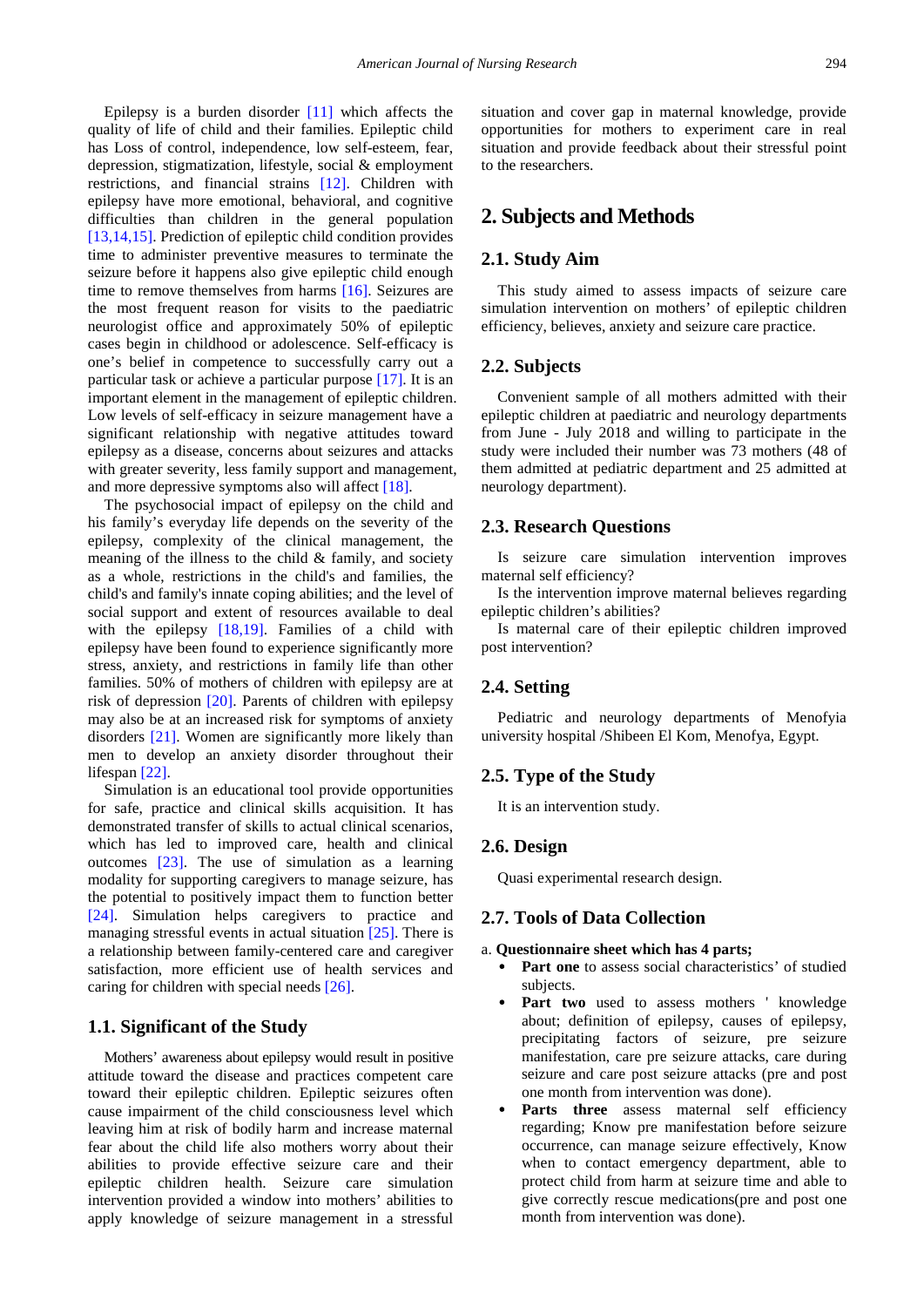- **Part four** assess maternal management practice of epileptic child; pre seizure attack, during seizure attach and post seizure attack (pre and post one month from intervention was done).
	- \*Reliability of the Questionnaire sheet; its reliability was estimated it show a positive significance with  $(r=0.84\%)$ .

**b. Taylor manifest anxiety scale:** It was created by Janet Taylor in 1953 [\[27\]](#page-6-19) its validity and reliability were tested by Connor, Lorr, & Stafford, in 1956 [\[28\].](#page-6-20) It was used to compare maternal manifest anxiety level pre and post one month post intervention. The scale was consists from 38 items which answered by yes or no; if the respondent answer with yes given one score if answered with no given zero and total score was summed for all items. High Score was given if the summed results ranged from 16-38 it indicate high anxiety level, intermediate scores was given if the summed results ranged from 6-15 reflect intermediate level of anxiety and low scores was given if the summed results ranged from 0-5 indicate low level of anxiety. The scale was modified and translated into Arabic by the researchers then was handed to panel of experts in paediatric nursing field to assess the coverage, relevancy and clarity of items. Based on their recommendations, few changes were done. Scale reliability was tested post Arabic translation  $(r=0.80\%)$ .

#### **2.8. Ethical Consideration**

The study was approved by ethical committee of the hospital paediatric department. Confidentiality of the information was maintained for each study subject and data used only for research purpose also a written potential participant' agreement was a prerequisite to be included in the study.

## **2.9. Administrative Design**

An official permission was obtained from the head of the paediatric department before conducting the study.

#### **2.10. Pilot Study**

A pilot study was conducted on 10 mothers to test the clarity and simplicity of the study tools. Necessary modifications were done and mothers whom participated in the pilot study were excluded later from the main study sample.

## **2.11. Methods**

- A review of local and international references was carried out to get acquainted with aspects of the research problem and the study tools.
- Based on the results of the pilot study and literature review; simulation based intervention was formulated by the researchers to cover all items of safe epileptic children care, meet maternal expectation answer all maternal questions which alleviate maternal anxiety.
- Data was collected from June July 2018. Mothers

were met in groups ranged from 2-5 mothers according to the situation during afternoon shift to avoid crowded in the department and doctor round. The researchers go to the department three times weekly.

#### **2.12. Seizure Care Simulation Intervention**

- It was prepared by researchers which explain definition of epilepsy, causes of epilepsy, seizure trigger, manifestation of epilepsy, pre seizure manifestation, causes, management and complications, safe care provided to child pre seizure, care during seizure attack and safe post seizure care.
- Seizure intervention were demonstrated to mothers through video illustrate all aspects of care.
- It was discussed to mothers in 5 sessions; each session was about one hour according to mothers readiness; 1st for introducing the aim of the study to mothers, take their permission and pre test format of the questionnaire and 2nd session for discussing epilepsy definition, predisposing factors, seizure definition, trigger of seizure, management of epileptic child and seizure management. Regarding third session it was used for practical part of the intervention the researchers used seizure care simulation intervention video to mothers which demonstrate all items of care to the epileptic child before seizure occurrence, how to identify per seizure triggers. During the 4th session the researcher illustrate seizure care to maintain child safety, care during seizure attacks through video demonstration illustrate how to effectively ensure adequate ventilation, protect child tongue, protect child from injury and how to maintain child safety during seizure attack.
- A clear explanation was given to mothers about how to record attacks, how to reassure child and maintain comfortable environment which maintain their sleeping post the seizure attack and Fifth session was used for maternal demonstration of care pre, during and post seizure in each group and ending the study with subjects.
- Mothers' were given opportunities during their hospitalization period to experiment care with seizure management until they verbalized self confidence and readiness for providing their children intervention.
- Post test were done after one month from hospital discharge for each mother during their follow up in the outpatient clinic.

#### **2.13. Statistical Analysis**

The collected data were organized, tabulated and statistically analyzed using SPSS (Statistical Package for the Social Sciences version 20). Descriptive statistics, including frequencies and percentages were calculated for each item. T-test was used to compare maternal knowledge, management practice of seizure, self efficiency, anxiety level pre and post one month from intervention was done.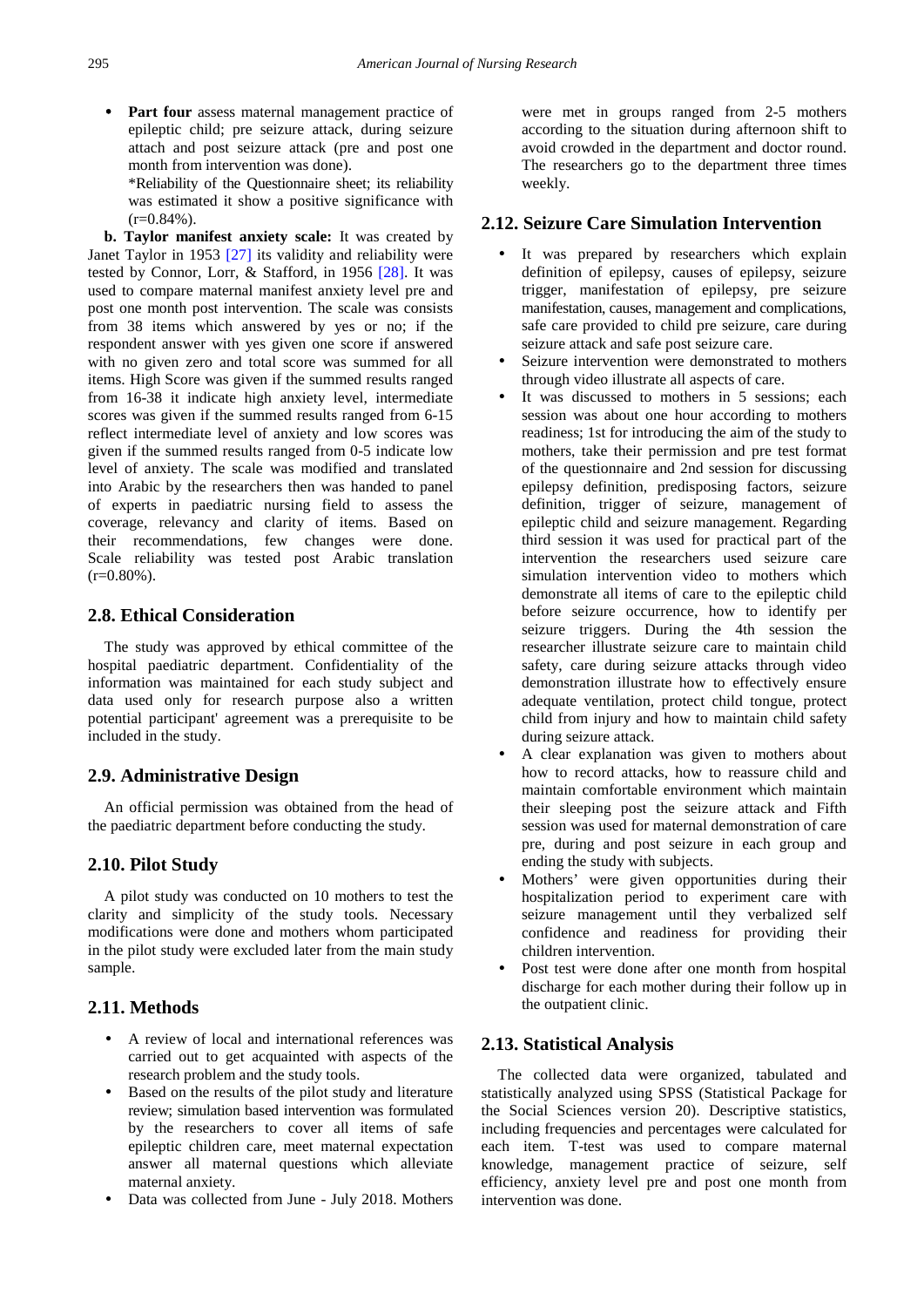# **3. Results**

**Table 1. Subjects' social characteristics**

<span id="page-3-0"></span>

| <b>Items</b>               | N <sub>0</sub> | $\frac{0}{0}$ |
|----------------------------|----------------|---------------|
| 1. Mothers' Age:           |                |               |
| $\cdot$ 20 -40             | 51             | 70            |
| • $41 - 60$                | 22             | 30            |
| 2. Mothers' education:     |                |               |
| • Collage.                 | 29             | 40            |
| • Diplomas / secondary.    | 31             | 42            |
| • Uneducated               | 13             | 18            |
| Family monthly income:     |                |               |
| $\bullet$ < 1000           | 21             | 29            |
| • $1000 - 2000$            | 5              | 7             |
| $\cdot$ 2000-3000          | 47             | 64            |
| 4. Epileptic child sex:    |                |               |
| $\bullet$ Male.            | 57             | 78            |
| • Female.                  | 16             | 22            |
| 5. Age of epileptic child: |                |               |
| $\bullet$ < 2 years        | 18             | 25            |
| $\bullet$ 2-5 years        | 27             | 37            |
| $\bullet$ > 5 years.       | 28             | 38            |

From [Table](#page-3-0) 1 it was clear that ; More than two thirds of mothers' aged from 20-40 years, 42 % of them had diploma or secondary school, 64% of them their family income ranged from 2000-3000 Egyptian pound monthly and 78% of mothers their epileptic children was male and aged more than 5 years old.

**Table 2. Maternal knowledge pre / post intervention**

<span id="page-3-1"></span>

|                                 |                |      | <b>Correct answer</b> |               |                  |       |
|---------------------------------|----------------|------|-----------------------|---------------|------------------|-------|
| <b>Areas of knowledge</b>       | Pre            |      | Post                  |               | т<br><b>Test</b> | P     |
|                                 | N <sub>0</sub> | $\%$ | N <sub>0</sub>        | $\frac{0}{0}$ |                  |       |
| • Epilepsy definition.          | 12             | 16   | 44                    | 60            | 5.632            | 0.003 |
| • Causes of epilepsy.           | 3              | 4    | 51                    | 70            | 6.230            | 0.044 |
| • Seizure precipitating factors | 5              | 7    | 47                    | 64            | 5.214            | 0.032 |
| • Pre seizure manifestation.    | 6              | 8    | 58                    | 80            | 3.201            | 0.023 |
| • Care pre seizure attack.      | 7              | 10   | 48                    | 66            | 3.547            | 0.033 |
| • Care during seizure.          | 4              | 5    | 47                    | 64            | 7.365            | 0.032 |
| • Care post seizure attack.     | 2              | 3    | 51                    | 70            | 4.856            | 0.044 |

As clear from [Table 2;](#page-3-1) majority of mothers had correct answer post the intervention related to; definition of epilepsy 60%, 70% causes of epilepsy, 64% know precipitating factors of seizure, more than two thirds of them know correctly pre seizure manifestation(80%), also about two thirds had correct answer regarding care pre seizure attacks, care during seizure and correct care post seizure attacks compared with 16%,4%, 7%, 8%,10% 5% and 3% only of them for the above mentioned items respectively with significant difference was found regarding all the above mentioned items pre and post one month from the intervention.

[Table 3](#page-3-2) nearly all mothers post the intervention very sure that they can know if their child had seizure before it happen , can manage seizure effectively, know when need to contact emergency department, can protect child from harm during seizure attack, and also very sure they can able to give correct dose of rescue medications compared only with (4%), (7%),(12%),(15%)and(8%) of them

regarding the above mentioned items respectively pre the intervention which reflect the impact of the intervention on their efficiency level.

| Table 3. Mothers' self efficiency pre/post intervention |  |  |  |  |  |  |
|---------------------------------------------------------|--|--|--|--|--|--|
|---------------------------------------------------------|--|--|--|--|--|--|

<span id="page-3-2"></span>

|                                            | Very sure |      |      |      | т           |      |
|--------------------------------------------|-----------|------|------|------|-------------|------|
| <b>Self efficiency items</b>               | Pre       |      | Post |      | <b>Test</b> | P    |
|                                            | No        | $\%$ | No   | $\%$ |             |      |
| Know manifestation before<br>seizure.      | 3         | 4    | 72   | 99   | 40.99       | .001 |
| Can manage seizure<br>effectively          | 5         | 7    | 70   | 96   | 35.24       | .002 |
| Know when contact<br>emergency.            | 9         | 12   | 73   | 100  | 34.<br>37   | .000 |
| Protect child from harm<br>during seizure. | 11        | 15   | 73   | 100  | 40.99       | .003 |
| Give correctly rescue<br>medications       | 6         | 8    | 71   | 97   | 33.99       | .000 |

<span id="page-3-3"></span>

**Figure 1.** Maternal believes to children abilities pre /post

Regarding maternal believes in [Figure 1;](#page-3-3) about their epileptic children abilities the majority of them before simulation based intervention believe that; their children cannot live with others (96%), cannot do physical activities (94%), has low intelligence abilities (85%) and epilepsy is an obstacle of their children to live a good life (90%) compared post intervention only with 40%, 20%, 45% and 30% for the above mentioned items respectively.

**Table 4. Maternal seizure management practices pre / post.**

<span id="page-3-4"></span>

|                          | Pre            |               |                | Post          | T     | P    |
|--------------------------|----------------|---------------|----------------|---------------|-------|------|
| Items of practice        | N <sub>0</sub> | $\frac{0}{0}$ | N <sub>0</sub> | $\frac{0}{0}$ |       |      |
| A). Before a seizure:-   |                |               |                |               |       |      |
| • Maintain Safety.       | 25             | 34            | 73             | 100           | 8.37  | .000 |
| • Determine trigger.     | 20             | 27            | 64             | 88            | 3.76  | .000 |
| • Use padded side rails. | 18             | 25            | 63             | 86            | 10.45 | .000 |
| • Assess bowel habits.   | 6              | 8             | 59             | 81            | 13.82 | .000 |
| B). During Seizures      |                |               |                |               |       |      |
| • Adequate ventilation.  | 40             | 55            | 73             | 100           | 6.04  | .000 |
| • Loosen clothing.       | 43             | 59            | 73             | 100           | 8.14  | .000 |
| • Postural support       | 32             | 44            | 69             | 95            | 8.24  | .000 |
| • Protect the tongue.    | 36             | 49            | 68             | 93            | 9.09  | .000 |
| • Maintain side-lying    | 34             | 47            | 73             | 100           | 6.39  | .000 |
| • Protect child          | 45             | 62            | 72             | 98            | 4.70  | .000 |
| • Avoid restrain         | 31             | 42.0          | 70             | 96            | 9.61  | .000 |
| C). After Seizure:       |                |               |                |               |       |      |
| • Record Seizure         | 6              | 8.0           | 48             | 66            | 8.0   | .000 |
| • Reassure child /sleep. | 52             | 71.0          | 73             | 100           | 2.04  | .000 |

Regarding [Table 4](#page-3-4) there was significant difference in maternal seizure management practice pre and post intervention; where all mothers maintain safety before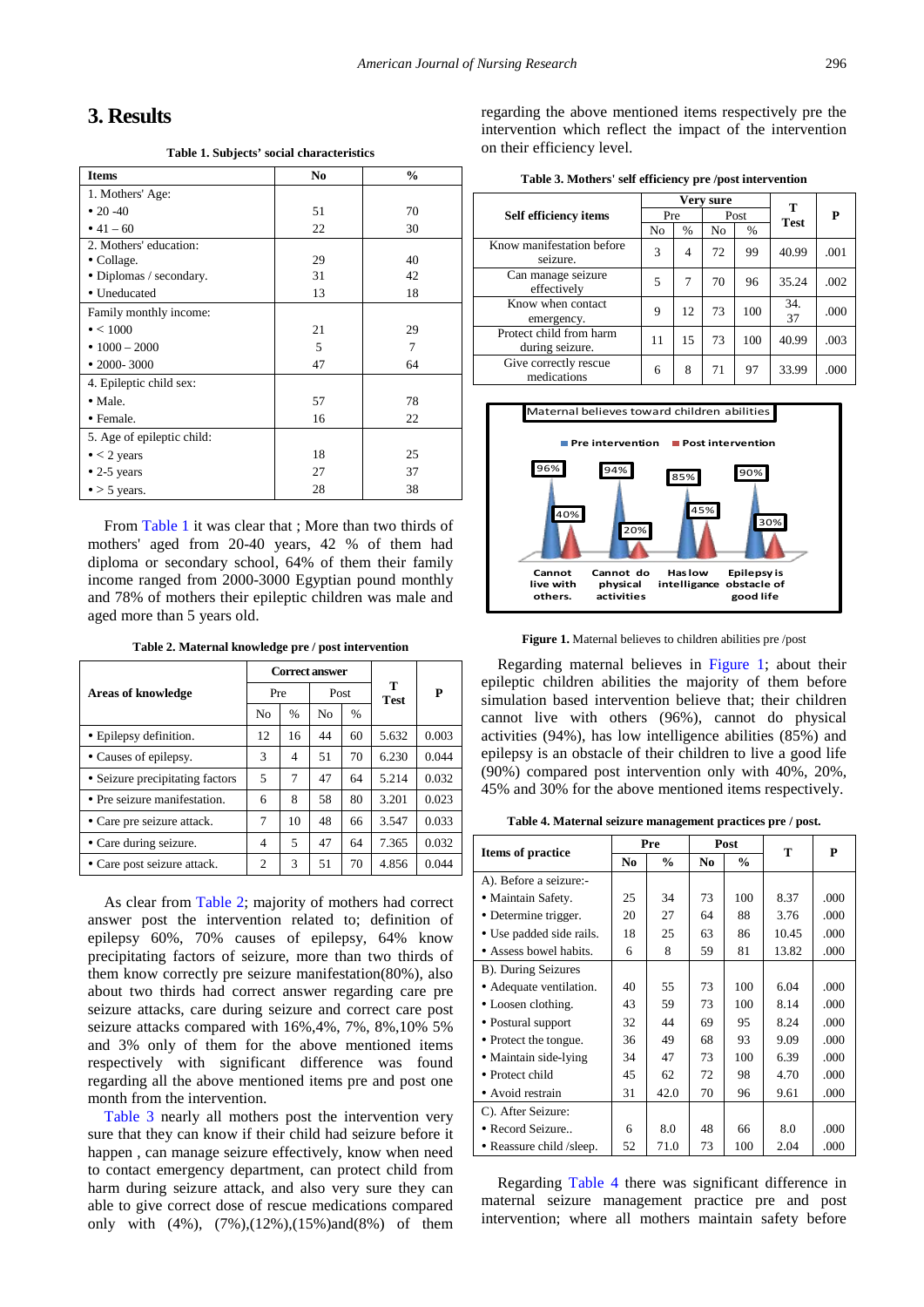seizures occur, ensure adequate ventilation during seizure, reassure child and help child to sleep post seizure attack compared only with ;34%,55% and 71% of them pre the intervention for the above mentioned items respectively.

<span id="page-4-0"></span>

**Figure 2.** Maternal Anxiety level pre and post intervention

Regarding anxiety level about two thirds of mothers suffer from high level of anxiety pre intervention (63%) compared with only 8% post one month from intervention which reflect impact of intervention in improving maternal anxiety as clear from figure two.

# **4. Discussion**

Epilepsy impacts the quality of life of children which indirectly affect quality of life of care providers for those children especially mothers whom were the first care givers in the family. Regarding studied subjects 'knowledge pre and post one month of seizure care simulation intervention in [Table 2;](#page-3-1) it was improved significant due to impact of the intervention this finding corresponding with Al-Zubaidi, et al., in 2017 [\[6\]](#page-6-21) whom found most Saudi parents had poor knowledge regarding epilepsy cause, the nature of epilepsy and the majority of them had negative attitudes toward the ability of epileptic children to had normal life. Subjects' level of practice was inadequate among most of parents as most of them did not know how to deal with epileptic children with seizures and most of them would avoid dealing with epileptic children. Most Saudi parents had poor knowledge which resulted in poor attitude and practice misconceptions for child intervention. The adequate education about epilepsy would improve management also Long et al., in 2000 [\[29\]](#page-6-22) and Shore et al., in 2010 mentioned [\[30\];](#page-6-23) the caregivers of children with epilepsy have lack of knowledge about epilepsy and educational programs were efficient in improving knowledge for epileptic children families with significant finding post the intervention was found.

Regarding [Table 3](#page-3-2) nearly all mothers post one month from the intervention very sure that they can know if their child had seizure before it happen, can manage seizure effectively, know when contact emergency department, can protect child from harm during seizure attack, and also very sure they can able to give correct dose of rescue

medications which reflect high level of perceived efficiency among mothers due to impact of seizure care simulation intervention so the first research question was answered positively. The current finding supported by Sigalet et. al., in 2014 [\[31\]](#page-6-24) whom found caregivers receiving the supplemental simulation-based curriculum achieved significantly higher levels of competence and reported confidence, supporting a positive relationship between simulation-based seizure discharge education, and caregiver competence and confidence in managing seizures. They added simulation sessions provided insight into caregiver knowledge, insight into the caregiver's ability to apply knowledge under stressful conditions.

Gholami, et. al in 2016; [\[32\]](#page-6-25) concluded; supportive educational program can increase in maternal awareness about how to care, causes for recurrence, and measures taken in emergency stages of epilepsy through gradual strengthening of the sense of self-reliance and problem-solving abilities to promote mothers' self-efficacy.

Regarding Mc Donald, et. al., in 2014 [\[33\]](#page-6-26) found a simulation based program which used for supporting caregivers for seizure has positively improve family functioning and well-being also Murphy , et. al., in 2014 [\[34\]](#page-6-27) found simulation gives caregivers an opportunity to practice and managing in stressful events and subjects' seizures emergency actions were improved significantly post the simulation program and Dunst & Dempsey, 2007 [\[26\]](#page-6-18) suggest a relationship between simulation program for caregiver to improve family functioning in caring for children with special needs. Studies suggest that caregivers have the abilities to improve their competence with health problems patients suffered with epilepsy. Consistent with the above results shields, et. al., in 2012 [\[35\]](#page-6-28) found using simulation to improve caregiver competence and self confidence for seizure management produce a higher level of demonstrated competence in families managing seizures in their children also Mc Gaghie, et. al., 2011 [\[36\]](#page-6-29) and Barsuk, et. al., 2009 [\[37\]](#page-6-30) mentioned there is evidence to support simulation education program compared with traditional approaches, the higher performance scores.

Regarding maternal believes about their epileptic children abilities; the majority of them before simulation based intervention believe that; their children cannot live with others cannot do physical activities, has low intelligence abilities and believes that epilepsy is an obstacle of their children to live a good life this believes were changed post one month from intervention as clear from figure one so the second research question was answered positively. Henok & Lamaro, in 2017 [\[38\]](#page-6-31) found some parents believe that; epileptic patient should register in a special school, they always exposed to attacks, and that epilepsy is contagious. Studied subjects' epilepsy misconception were improved significantly post the intervention also Alaqeel and Sabbagh in 2013 [\[39\]](#page-6-32) reported that 14.6% of the participants in a study conducted in Riyadh considered herbal therapy as a part of epilepsy treatment.

From table four there was significant difference in maternal seizure management practice pre and post one month from intervention so the third research question was positively answered this finding agree with Murphy, et al., in 2006 [\[25\]](#page-6-17) reported Simulation helps caregivers to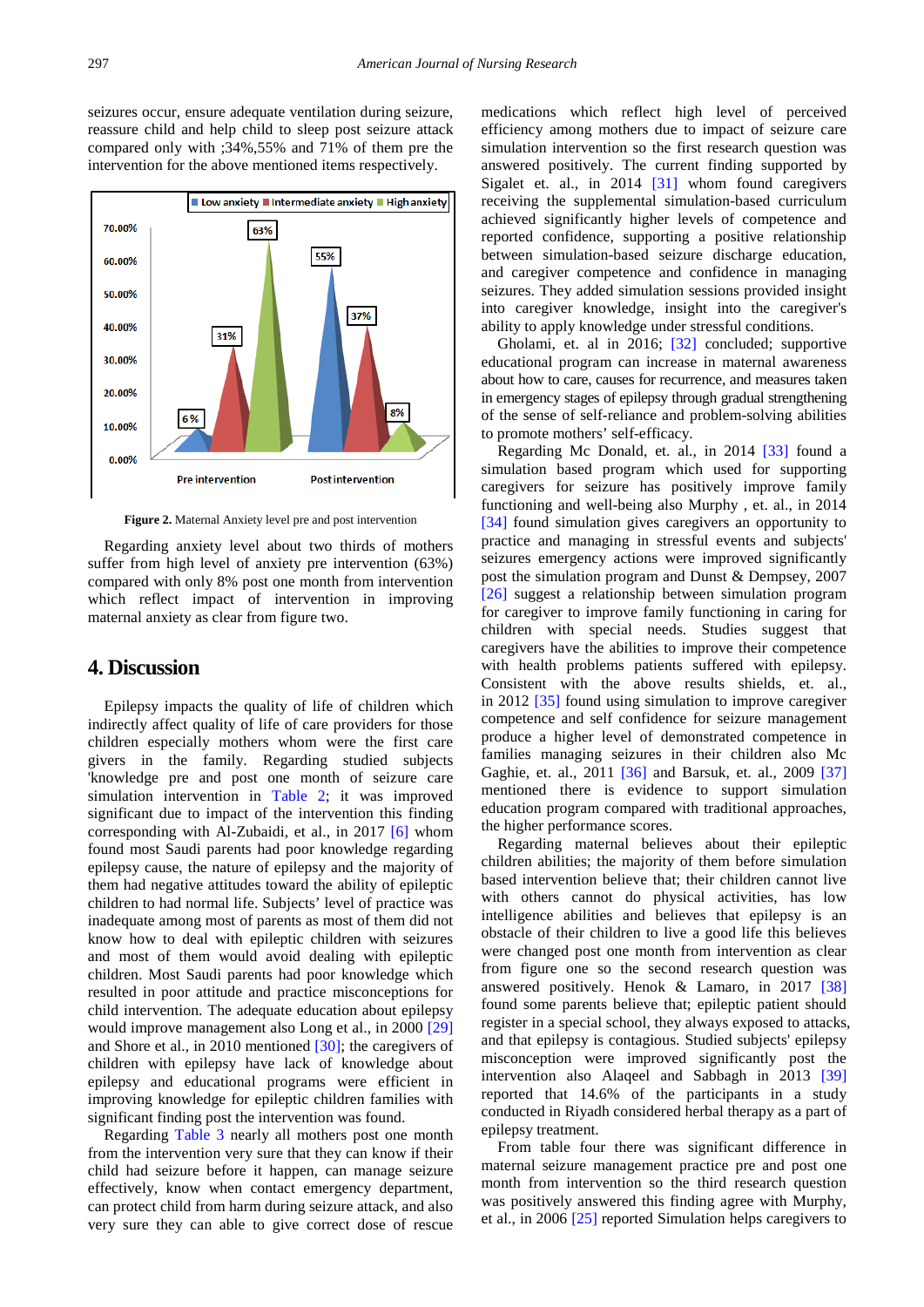practice and managing stressful events also Alsobky, in 2011 [\[40\]](#page-6-33) show a significant improvement in mothers' knowledge and practice regarding caring for their epileptic children and found slightly improvement in children's quality of life after program regarding Hagemanna, et al., in 2016 [\[41\]](#page-6-34) indicate that imparting knowledge and the interactive approach help parents in coping with their child's epilepsy and reduce epilepsy-related fears. Parents benefit from receiving ongoing anticipatory guidance that improve their knowledge, promotes best health outcomes for the child and promote highest family quality of life also Reed, in 2013 [\[42\]](#page-6-35) reported; parents' capacity to provide care for their child is dependent on good communication and the ability to get information, access, and collaborate with physicians, nurses, and administrative personnel to achieve the best care possible. Partnering with the health care team and its ability to know the patient and their family's wants, needs, desires, and expectations is critical to formulation of a strong partnership is needed to provide care, guidance, and education during treatment course.

Dogahe, et. al., in 2018 [\[43\]](#page-6-36) agree with the above mentioned finding where they indicated the design and implementation of an educational program based on the predictive beliefs, culture and mothers' education was effective in preventing febrile convulsion also Hazaveyee Shamsi, in 2013 [\[44\];](#page-6-37) observe that the mean score of education level in the intervention group was significantly higher than the control group due to impact of the intervention and Sajjadi & Mohsen in 2013 [\[45\]](#page-6-38) reported a similar increase in the average score of mothers' level of education after the intervention. The average score education increased from 34.4 to 68.3 which has been statistically significant which reflect the impact of the intervention. Regarding Austin, Kakacek & Carr, in 2010 [\[46\];](#page-6-39) mentioned several studies have evaluated the efficacy of educational programs developed to improve level of knowledge of families had epileptic patient and results support that educational sessions significantly improve level of knowledge also Dunst & Dempsey, 2007 [\[26\]](#page-6-18) suggest a relationship between simulation program for caregiver which improve family functioning in caring for children with special needs and caregivers have the abilities to improve their competence with managing epilepsy health problems post the intervention. Agree with the above mentioned results Harris, et. al., in 2010 [\[47\]](#page-7-0) found caregivers need opportunities to achieve the behaviors after simulation program to elevate level of competence with knowledge, skill or attitude.

Studied subjects' level of anxiety was improved significantly post one month from seizure care simulation intervention as clear from [Figure 2.](#page-4-0) This finding Agree with Reed, in 2013 [\[42\]](#page-6-35) mention providing knowledge to mothers of epileptic child increase mothers' comfort level and increase ability to meet her epileptic child needs and Lewis, et. al., in 1991 [\[48\]](#page-7-1) mentioned with regard to anxiety, post intervention experimental group parents in experimental group were more likely than parents in the control group to state that they less anxious and their anxiety level was decrease post the intervention with significant difference was found also Dogahe, et. al., in 2018 [\[43\]](#page-6-36) agree with the current finding they reported; there is a positive effect of the educational model on the

performance of care to ill child and behavior of mothers which improved significantly post the intervention which help promote the health of the children and maternal anxiety level was improved significantly post the intervention.

# **5. Conclusion**

Mothering epileptic child is a stressful event for all family members especially mothers the first care provider and stressful family member so seizure care simulation intervention improve maternal knowledge and care practice of the ill child which on the others hand improve maternal self efficiency level and decrease their anxiety and stress about prognosis of the disease, child health and all aspects of the child' life which reflected on child health and maternal wellbeing.

# **6. Limitation**

The only limitation was small sample size only 73 mothers whom agree to participate in the study.

# **7. Recommendations**

Diagnosis of epilepsy is stressful event for all family members which need all community institution support through:

- 1. Well prepared educational intervention which provides support to ill child and his family in all life aspects and disease management process.
- 2. Maintain suitable health institution in all community areas which epileptic children and their mothers can contact in emergency situation to provide safe life intervention and satisfy all their suspected needs.
- 3. All family members should maintain a therapeutic psychological and physical environment to epileptic children which help children to explore the world , master the developmental tasks of childhood and satisfy all recommendations for all aspects of child growth and development.

# **Acknowledgements**

The researchers express their greats thanks to all mothers and their epileptic children whom accept to participate in the study and head of the pediatric department and all health care personals whom facilitate the study conduction and completion.

# **References**

- <span id="page-5-0"></span>[1] Carl, S., (2006). Epilepsy; A review of selected clinical syndromes and advances in basic science. Journal of Cerebral Blood Flow & Metabolism; 26: 983-1004.
- <span id="page-5-1"></span>[2] Gidal, E, & Garnett, W., (2005). Epilepsy In: Dipiro T, Talbert L, Yee C, Matzke R, Wells G, Posey M, eds. Pharmacotherapy: a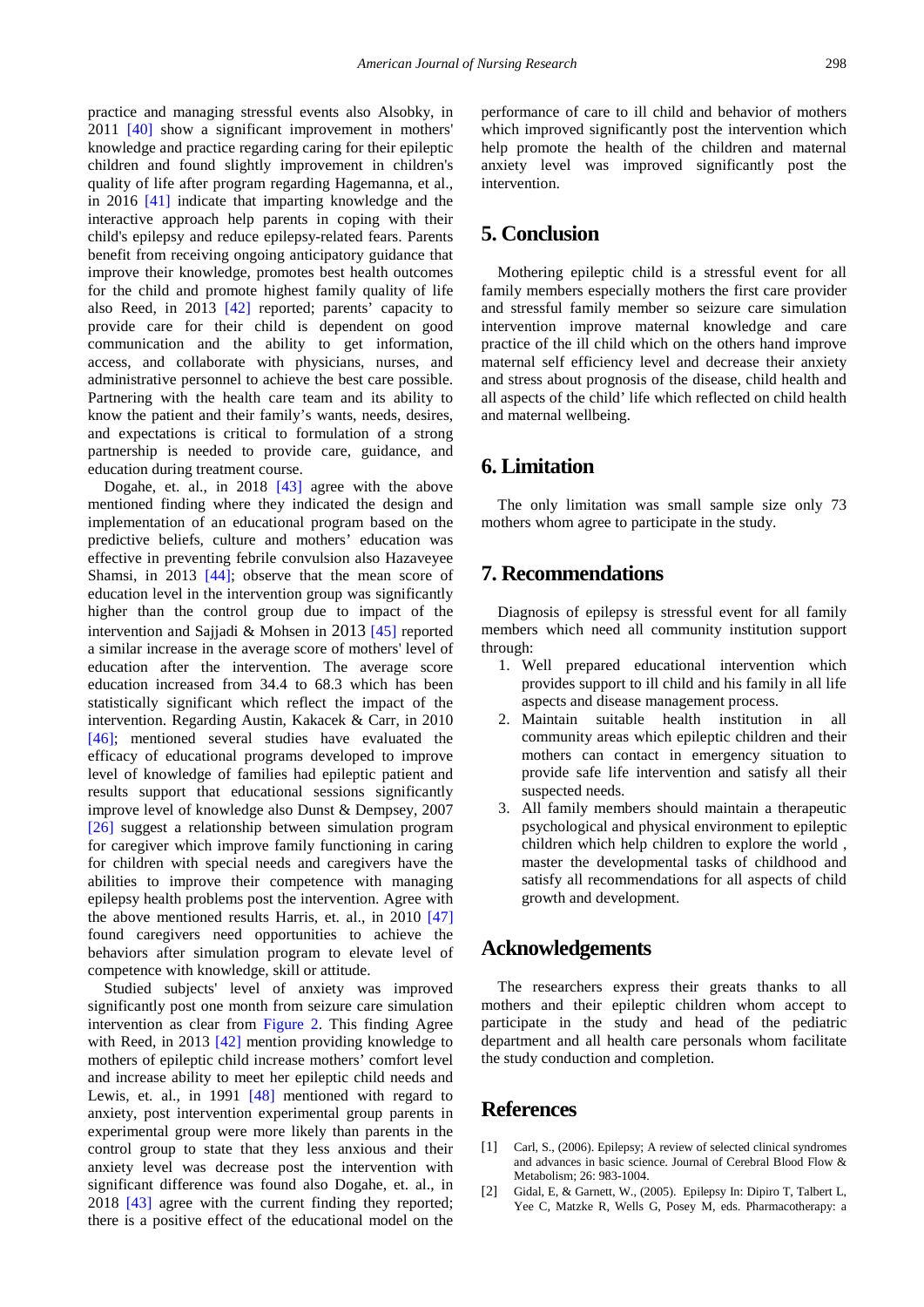pathophysiologic approach. USA: McGraw-Hill Companies Inc, 6th ed. 2005: 1023-46.

- <span id="page-6-0"></span>[3] Al Rajeh, S., Awada, A., Bademosi, O., and Ogunniyi, A., (2001). The prevalence of epilepsy and other seizure disorders in an Arab population: a community-based study, Seizure, 10: 410-414.
- [4] Almutairi, A., Ansari, T., Sami, W., and Baz, S., (2016). Public knowledge and attitudes toward epilepsy in Majmaah. J. Neurosci. Rural Pract., 7: 499-503.
- <span id="page-6-1"></span>[5] Shehata, G., (2016). A Review of Epilepsy Stigma in Egypt, Acta Psychopathol. 2016, 2:13.
- <span id="page-6-21"></span>[6] Al-Zubaidi, M., Alsudairy, N., Alzubaidi, B., Joharji, R., Al Qurashi, S., Alsadi, K., Abulela, A., (2017). Assessment of Knowledge and Attitude and Practice of Parents towards Epilepsy among Children in Jeddah City, The Egyptian Journal of Hospital Medicine, Vol. 69 (6), Page 2685-2689.
- <span id="page-6-2"></span>[7] Guerrini, R., (2006). Epilepsy in children. Lancet, 367(9509), (06)68: 182-8.
- <span id="page-6-3"></span>[8] The National Society for Epilepsy. (2009). What is epilepsy?: http://www.epilepsynse.org.kk/ about epilepsy/what is epilepsy.
- <span id="page-6-4"></span>McNamara, O., (2001). Drugs effective in the therapy of the epilepsies. In: Hardman G, Limbird E, Goodman A, 10th ed. Goodman and Gilman's the pharmacological basis of therapeutics, New York: McGraw-Hill Companies Inc, 521-48.
- <span id="page-6-5"></span>[10] Stafstrom,C., & Carmant., (2015). Seizures and Epilepsy: An Overview for Neuroscientists, Cold Spring Harb Perspect Med; 5(6): a 022426.
- <span id="page-6-6"></span>[11] Reynolds, H., (2000). WHO Global Campaign against Epilepsy: bringing epilepsy 'out of the shadows'," Epilepsy and Behavior, vol. 1, no. 4, pp. S3-S8.
- <span id="page-6-7"></span>[12] Dell, J., Wheless, W., and Cloyd, J., (2007). The personal and financial impact of repetitive or prolonged seizures on the patient and family," Journal of Child Neurology, vol. 22, no. 5, supplement: 61S-70S.
- <span id="page-6-8"></span>[13] Rodenburg, R., Stams, J., Meijer, M., Aldenkamp, P., & Deković M., (2005). Psychopathology in children with epilepsy: a metaanalysis. Journal of pediatric psychology, 30(6), 453-68.
- [14] McDermott S., Mani S., & Krishnaswami S., (2009). A population based analysis of specific behavior problems associated with childhood seizures. Journal of Epilepsy, 8, 110-8.
- [15] Shinnar, S., & Pellock, M., (2002). Update on the epidemiology and prognosis of pediatric epilepsy. Journal of Child Neurology,  $17(1)$ : S4-S17.
- <span id="page-6-9"></span>[16] Litt, B., (2001). Engineering Devices to Treat Epilepsy: A Clinical Perspective, 23rd Annual International Conference of the IEEE Engineering in Medicine and Biology Society, volume 4: 4124-4128.
- <span id="page-6-10"></span>[17] Sung, C., Muller, R., Ditchman, N., Phillips, B., Chan, F., (2013). Positive Coping, Self- efficiency, and Self-Esteem as Mediators Between Seizure Severity and Life Satisfaction in Epilepsy. Rehabil Res Policy Educ.; 27(3): 154-70.
- <span id="page-6-11"></span>[18] Wagner ,L., Smith, G., Ferguson, P., (2012). Self-efficiency for seizure management and youth depressive symptoms: caregiver and youth perspectives. Seizure.  $21(5)$ : 334-9.
- [19] Mohamed, M., Hassan, M., & Mohamed, M., (2018). Effect of Epilepsy on The Quality of Life of Children and Their Family Caregivers, IOSR Journal of Nursing and Health Science (IOSR-JNHS) e-ISSN: 2320-1959.p- ISSN: 2320–1940 Volume 7, Issue 5 Ver. V. (Sep.-Oct .2018): 55-63.
- <span id="page-6-12"></span>[20] Ferro,A., Speechley, N., (2009). Depressive symptoms among mothers of children with epilepsy: a review of prevalence, associated factors, and impact on children. Epilepsia; 50: 2344-54.
- <span id="page-6-13"></span>[21] Kessler,C., Chiu, T., Demler, O., et. al., (2005). Prevalence, severity, and comorbidity of 12 month DSMIV disorders in the National Comorbidity Survey Replication. Arch Gen Psychiatry 2;  $62.617 - 27$
- <span id="page-6-14"></span>[22] McLean,P., Asnaani, A., Litz, T., (2011). Gender differences in anxiety disorders: prevalence, course of illness, comorbidity and burden of illness. J Psychiatr, A systematic review, official journal of the international league against epilepsy, Volume 57, Issue4: 529-537.
- <span id="page-6-15"></span>[23] Malakooti, M., McBride, M., Mobley, B., Joshua, L. Goldstein, J., Adler, M., McGaghie, W., (2015). Mastery of Status Epilepticus; Management via Simulation-Based Learning for Pediatrics Residents, Journal of Graduate Medical Education: 181-186.
- <span id="page-6-16"></span>[24] McDonald C, Haberman D, Brown N, Self-efficacy: Empowering parents of children with cystic fibrosis. J Cyst Fibros. 2013; 12: 538-43.
- <span id="page-6-17"></span>[25] Murphy, N., Christian, B., Caplin, D., et al., (2006). The health of caregivers for children with disabilities: Caregivers perspectives. Child Care Health Dev.; 33: 180-7.
- <span id="page-6-18"></span>[26] Dunst, C., & Dempsey, I., (2007). Family-professional partnerships and parenting competence, confidence, and enjoyment, Int J Disabil, 54: 305-18.
- <span id="page-6-19"></span>[27] Taylor, J. (1953). "A personality scale of manifest anxiety". The Journal of Abnormal and Social Psychology, 48(2), 285-290.
- <span id="page-6-20"></span>[28] Connor, P., Lorr, M., & Stafford, W., (1956). Some patterns of manifest anxiety, Journal of Clinical Psychology, 12(2), 160-163.
- <span id="page-6-22"></span>[29] Long, L., Reeves, L., Moore, L., Roach, J., & Pickering, T., (2000). An assessment of epilepsy patients' knowledge of their disorder, Epilepsia, 41, 727-731.
- <span id="page-6-23"></span>[30] Shore, C., Buelow, J., Austin, J., & Johnson, C., (2010). Continuing Psychosocial Care Needs in Children with New-Onset Epilepsy and Their Parents, J Neurosci Nurs., J Neurosci Nurs., 41(5): 244-250.
- <span id="page-6-24"></span>[31] Sigalet, E., Cheng, A., Donnon, T., Koot, D., Chatfield, J., Robinson T., Catena, H., Grant, V., (2014). A simulation-based intervention teaching seizure management to caregivers: A randomized controlled pilot study, Paediatr Child Health.; 19(7): 373-8.
- <span id="page-6-25"></span>[32] Gholami, S., Reyhani, T., Beiraghi, M., Vashani, H., (2016). Effect of a Supportive Educational Program on Self-Efficacy of Mothers with Epileptic Children, Article 5, Volume 6, Issue 2,: 49-56.
- <span id="page-6-26"></span>[33] Mc Donald, C., Haberman, D., & Brown, N., (2014). Self-efficacy: Empowering parents of children with cystic fibrosis., J Cyst Fibros., 12: 538-43.
- <span id="page-6-27"></span>[34] Murphy, N., Christian, B., Caplin, D., et al., (2014). The health of caregivers for children with disabilities: Caregivers perspectives, child Care Health Dev. 2014; 33: 180-187.
- <span id="page-6-28"></span>[35] Shields, L., Zhou, H., &Pratt, J., (2012). Family-centered care for hospitalized children aged 0–12 years, Cochrane Database of Systematic Reviews. 2012; (10): CD004811.
- <span id="page-6-29"></span>[36] Mc Gaghie, W., Issenberg, B., & Cohen, E., (2011). Does simulation-based medical education with deliberate practice yield better results than traditional clinical education? A meta-analytic comparative review of the evidence. Acad Med, 86: 706-11.
- <span id="page-6-30"></span>[37] Barsuk, J., Cohen, E., Feinglass, J., et al., (2009). Use of simulation-based education to reduce catheter-related bloodstream infections. Arch Intern Med. 2009; 169: 1420-1423.
- <span id="page-6-31"></span>[38] Henok, A., & Lamaro, T., (2017). Knowledge about and attitude towards epilepsy among menit community, Southwest Ethiopia. Ethiop J Health Sci; 27: 47-58.
- <span id="page-6-32"></span>[39] Alaqeel A, Sabbagh A. Epilepsy: what do Saudi's living in Riyadh know? Seizure 2013; 22: 205e209.
- <span id="page-6-33"></span>[40] Alsobky, F., (2011). Effect of Educational Intervention on Improvement of Quality of Life for Children with Epilepsy, Student School Health Insurance in Benha.
- <span id="page-6-34"></span>[41] Hagemanna, A., Pfäfflin, M., Fridtjof, N., & Theodor, M., (2016). The efficacy of an educational program for parents of children with epilepsy: Results of a controlled multicenter evaluation study, Epilepsy & Behavior, Volume 64, Part A, November, 143-151.
- <span id="page-6-35"></span>[42] Reed, M., (2013). Parental Caregivers' Description of Caring for Children with Intractable Epilepsy, PARENTAL CAREGIVERS' DESCRIPTION OF CARING FOR CHILDREN WITH INTRACTABLE EPILEPSY, Doctor of Philosophy, Persistent link: http://hdl.handle.net/2345/3153, Boston College University Libraries
- <span id="page-6-36"></span>[43] Dogahe, S., Pasha, A., Chehrzad, M., & Roshan, Z. (2018). The effect of education based on the Health Belief Model in mothers about behaviors that prevent febrile seizure in children, international journal of biomedicine and public health, Article 5, Volume 1, Issue 1: 23-29.
- <span id="page-6-37"></span>[44] Hazaveyee MS, Shamsi M. The effect of education based on Health Belief Model (HBM) in mothers about behavior of prevention from febrile convulsion in children. Scientific Journal of Hamadan Nursing & Midwifery Faculty. 2013; 21(2): 37-47.
- <span id="page-6-38"></span>[45] Sajjadi, M., & Mohsen, S., (2013). he Effect of Education Based on Health Belief Model (HBM) in Mothers about Behavior of Prevention from Febrile Convulsion in Children, in World Journal of Medical Sciences 9(1): 30-35.
- <span id="page-6-39"></span>[46] Austin, K., Kakacek, R., Carr, D., (2010). Impact of training program on school nurses' confidence level in managing and